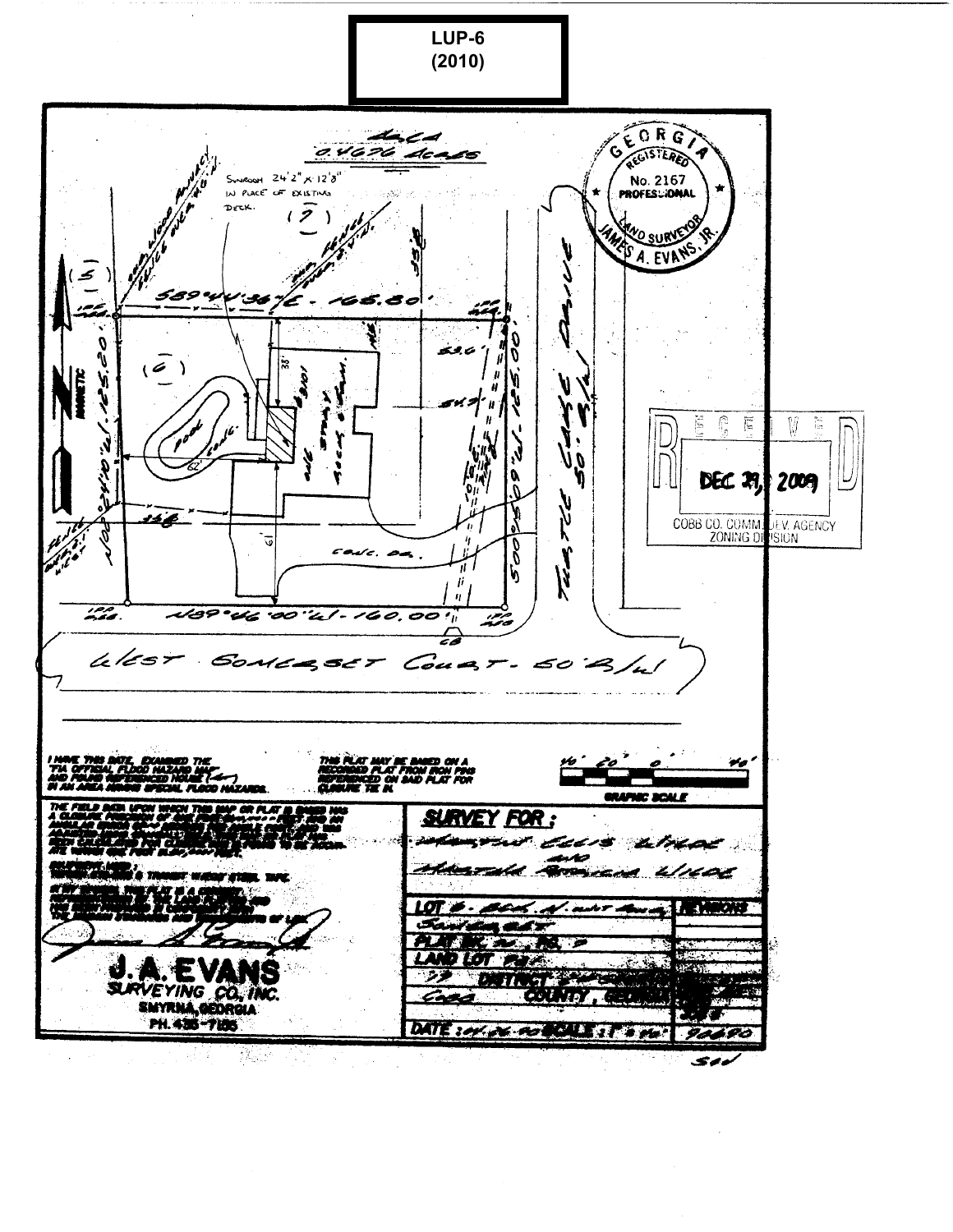|                                                         | <b>APPLICANT:</b> Martin Ellis Wild and Martha Patricia Wild       | <b>PETITION NO:</b> LUP-6                  |     |
|---------------------------------------------------------|--------------------------------------------------------------------|--------------------------------------------|-----|
|                                                         | 770-920-6022                                                       | <b>HEARING DATE (PC):</b> $03-02-10$       |     |
|                                                         | <b>REPRESENTATIVE:</b> Martin Ellis Wild                           | <b>HEARING DATE (BOC):</b> $03-23-10$      |     |
|                                                         | 770-920-6022                                                       | <b>PRESENT ZONING:</b> R-20                |     |
|                                                         | <b>TITLEHOLDER:</b> Martin E. Wild and Martha P. Wild              |                                            |     |
|                                                         |                                                                    | <b>PROPOSED ZONING:</b> Land Use Permit    |     |
|                                                         | <b>PROPERTY LOCATION:</b> Located at the northwest intersection of |                                            |     |
| West Somerset Court and Turtle Lake Drive.              |                                                                    | <b>PROPOSED USE:</b> Allow More Than Two   |     |
| (3101 West Somerset Court)                              |                                                                    | Unrelated People To Occupy A Dwelling Unit |     |
|                                                         | <b>ACCESS TO PROPERTY:</b> Turtle Lake Drive                       | SIZE OF TRACT: 0.4676 acre                 |     |
|                                                         |                                                                    | DISTRICT:                                  | 17  |
| <b>PHYSICAL CHARACTERISTICS TO SITE:</b> Existing house |                                                                    | LAND LOT $(S)$ :                           | 931 |
|                                                         |                                                                    | <b>PARCEL(S):</b>                          | 40  |
|                                                         |                                                                    | TAXES: PAID $X$ DUE $\_\_$                 |     |
|                                                         |                                                                    | COMMISSION DISTRICT $\cdot$ 2              |     |

# **CONTIGUOUS ZONING/DEVELOPMENT COMMISSION DISTRICT:** <sup>2</sup>

| <b>NORTH:</b> | R-20/ Somerset subdivision |
|---------------|----------------------------|
| <b>SOUTH:</b> | R-20/ Somerset subdivision |
| EAST:         | R-20/ Somerset subdivision |
| WEST:         | R-20/ Somerset subdivision |

**OPPOSITION: NO. OPPOSED\_\_\_\_PETITION NO:\_\_\_\_\_SPOKESMAN** 

#### **PLANNING COMMISSION RECOMMENDATION**

**APPROVED\_\_\_\_\_\_MOTION BY\_\_\_\_\_\_\_\_\_\_** 

**REJECTED\_\_\_\_\_\_\_SECONDED\_\_\_\_\_\_\_\_\_\_** 

**HELD\_\_\_\_\_\_\_\_\_\_\_\_CARRIED\_\_\_\_\_\_\_\_\_\_\_** 

#### **BOARD OF COMMISSIONERS DECISION**

| <b>APPROVED</b> | <b>MOTION BY</b> |
|-----------------|------------------|
| <b>REJECTED</b> | <b>SECONDED</b>  |
| <b>HELD</b>     | <b>CARRIED</b>   |

**STIPULATIONS:**

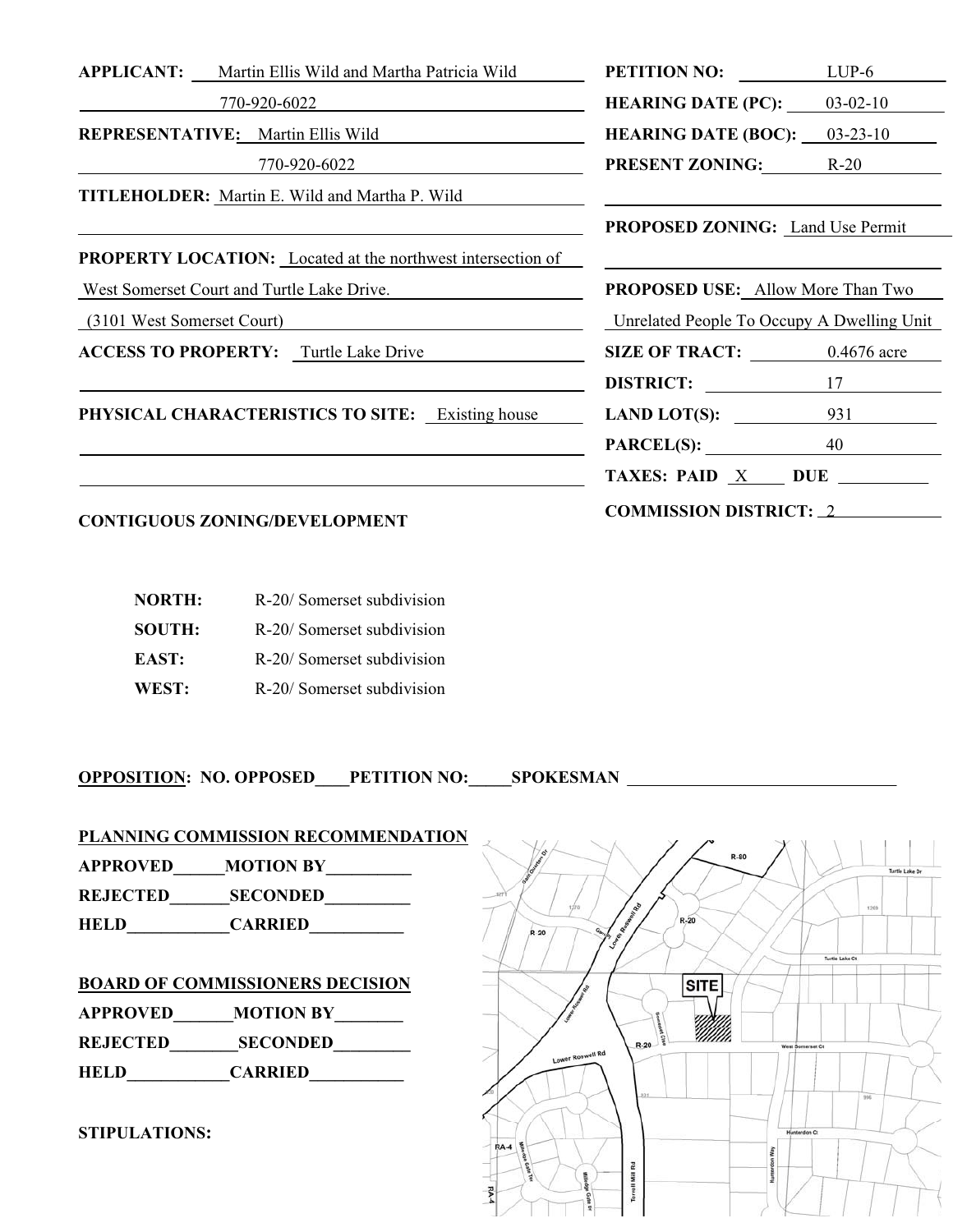**LUP-6**

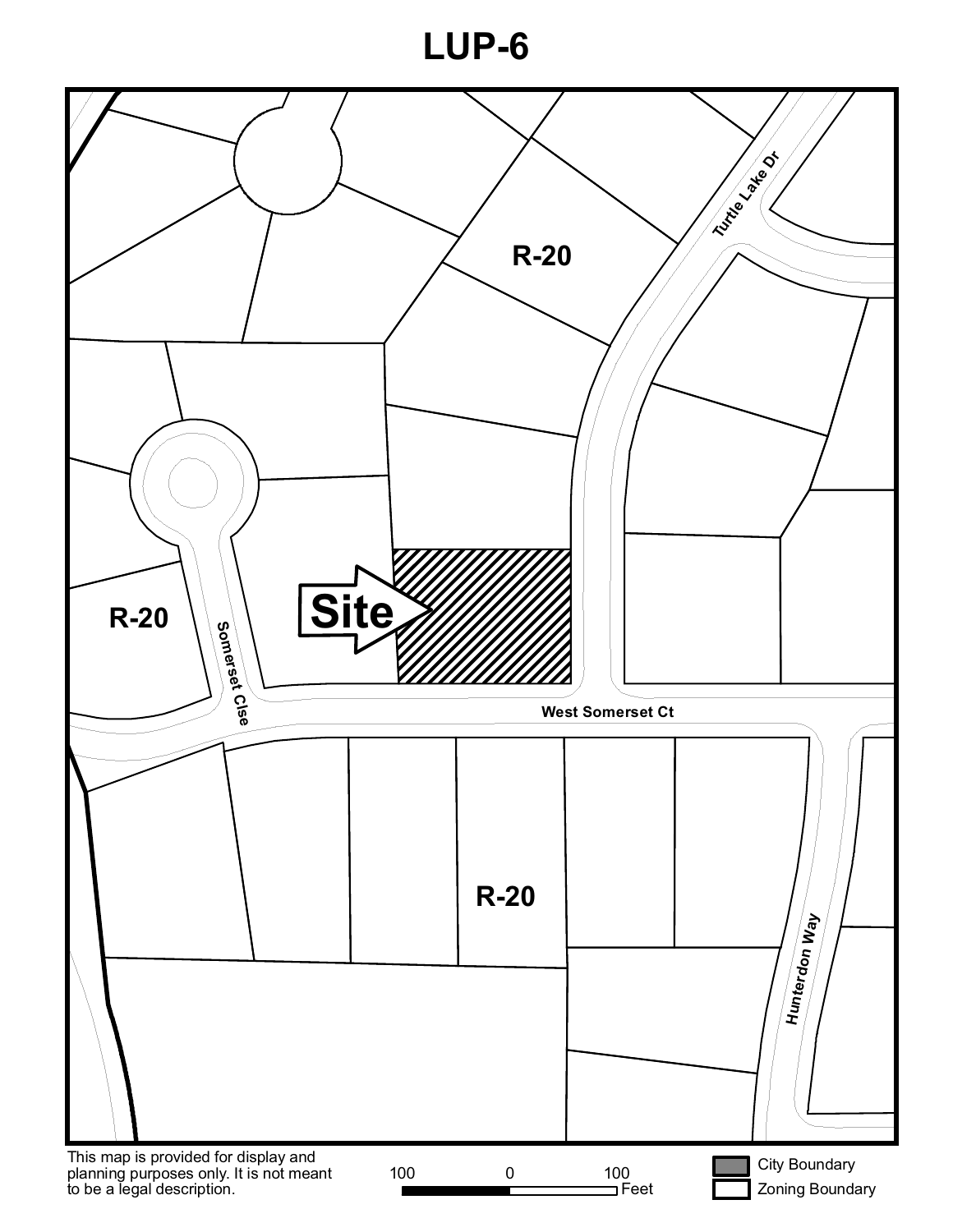|                        | <b>APPLICANT:</b> Martin Ellis Wild and Martha Patricia Wild | <b>PETITION NO.:</b> LUP-6                                          |  |
|------------------------|--------------------------------------------------------------|---------------------------------------------------------------------|--|
| <b>PRESENT ZONING:</b> | R-20                                                         | <b>PETITION FOR:</b> LUP                                            |  |
|                        |                                                              |                                                                     |  |
|                        |                                                              | PLANNING COMMENTS: Staff Member Responsible: John P. Pederson, AICP |  |

The applicant is requesting a Temporary Land Use Permit to allow more than two unrelated people to occupy a dwelling unit. The house is inhabited by five unrelated adults. The house has three too many adults residing in it. Code enforcement records show that there are 5 to 10 vehicles parked in the driveway and street on a regular basis. This application is the result of a complaint, which is the fourth code complaint for various problems in 2009.

Historic Preservation: No comment.

**Cemetery Preservation:** No comment.

#### **WATER & SEWER COMMENTS:**

Records show address connected to water and sewer.

## **TRAFFIC COMMENTS:**

Recommend no on-street parking.

## **FIRE COMMENTS:**

No comments for this request, however, not to be used for a group home or personnel care home, without Fire Department approval. If 4 or more unrelated occupants, the structure must meet NFPA 101 Occupancy requirements.

## **STORMWATER MANAGEMENT COMMENTS:**

No comments.